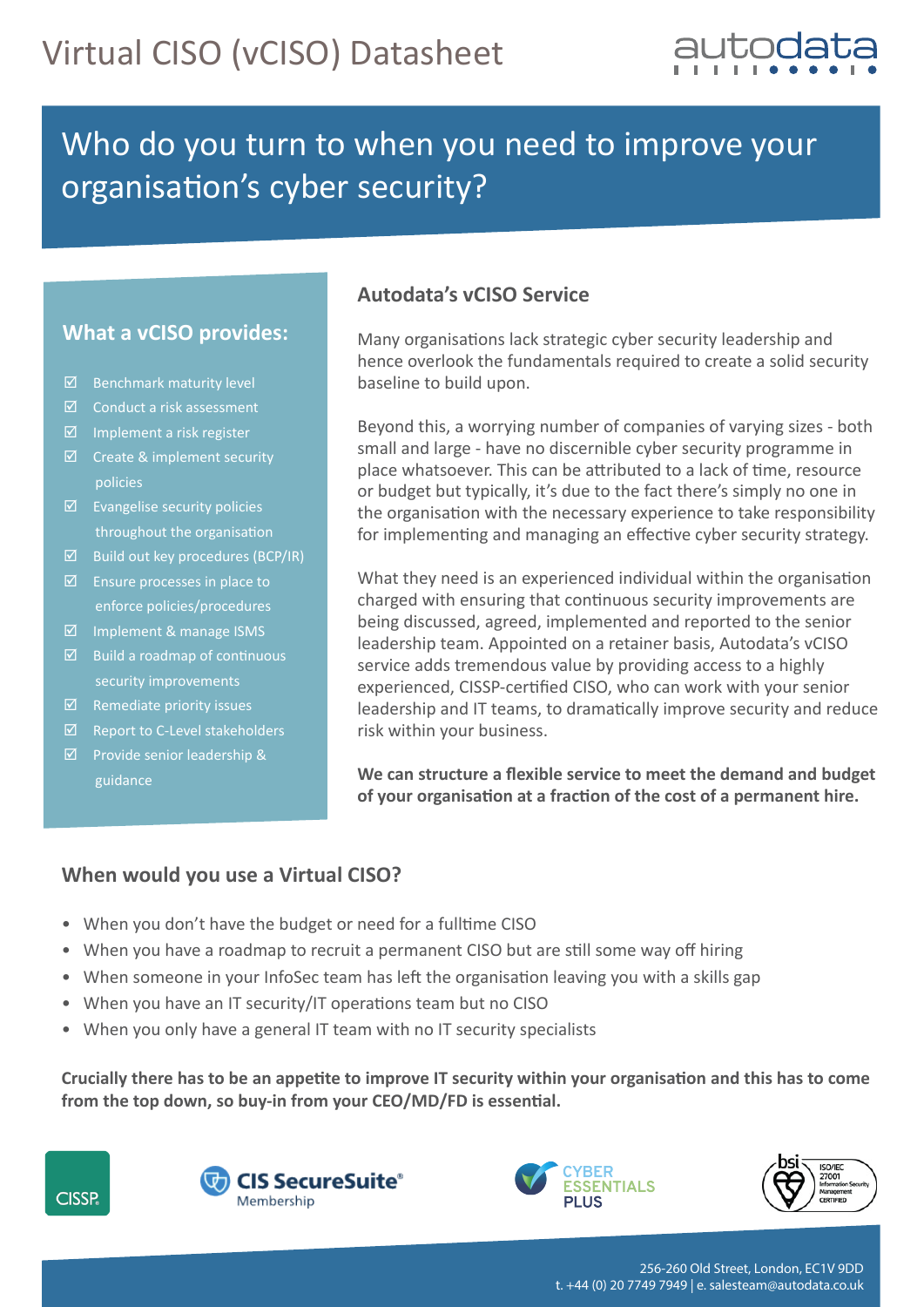# Our vCISO Process



## **IDENTIFY THE GAPS**

Our vCISO service deliverables will depend on your overall level of cyber security maturity, hence we would recommend undertaking a maturity assessment at the beginning of an engagement, to fully understand where your organisation is in relation to security.

As a CIS SecureSuite member, Autodata subscribes to the globally recognised CIS Controls. One of our CISSP certified security consultants will run an assessment of your organisation against these, providing a detailed report across all 18 Controls, with recommendations on which areas are a priority for your specific organisation to address.

CIS Controls are unique in providing Implementation Groups (IGs 1-3) which enable cyber security maturity to be tailored to your business risk and exposure, and built up incrementally over time. Using our vCISO service and the CIS Framework you can ensure a relevant and effective security strategy can be implemented.

## **RUN AN IT RISK ASSESSMENT WORKSHOP**

It's important to identify security risks, assess the threat they pose and understand the appetite for accepting risk within the senior leadership team. The purpose of this assessment is to mitigate risks to prevent security incidents and compliance failures, focussing resource on the most pressing issues within the business.

We will run a workshop with your internal IT team to demonstrate how a risk matrix works and show you how to prioritise assets and identify risks. If there is no risk treatment plan in place, we can provide template risk registers and guidance on how to quantify, record and discuss any existing or future risk.

## **IMPLEMENT FOUNDATIONAL ELEMENTS**

Organisations often overlook the fundamental elements of IT security, none more so than creating, implementing and communicating both IT and company user security policies and procedures such as:

- IT SECURITY POLICY
- ACCEPTABLE USE POLICY
- BUSINESS CONTINUITY PLAN
- INCIDENT RESPONSE PLAN

We run a workshop to help you create relevant security policies and procedures, providing templates to document them and guidance to implement and communicate to existing and future employees.